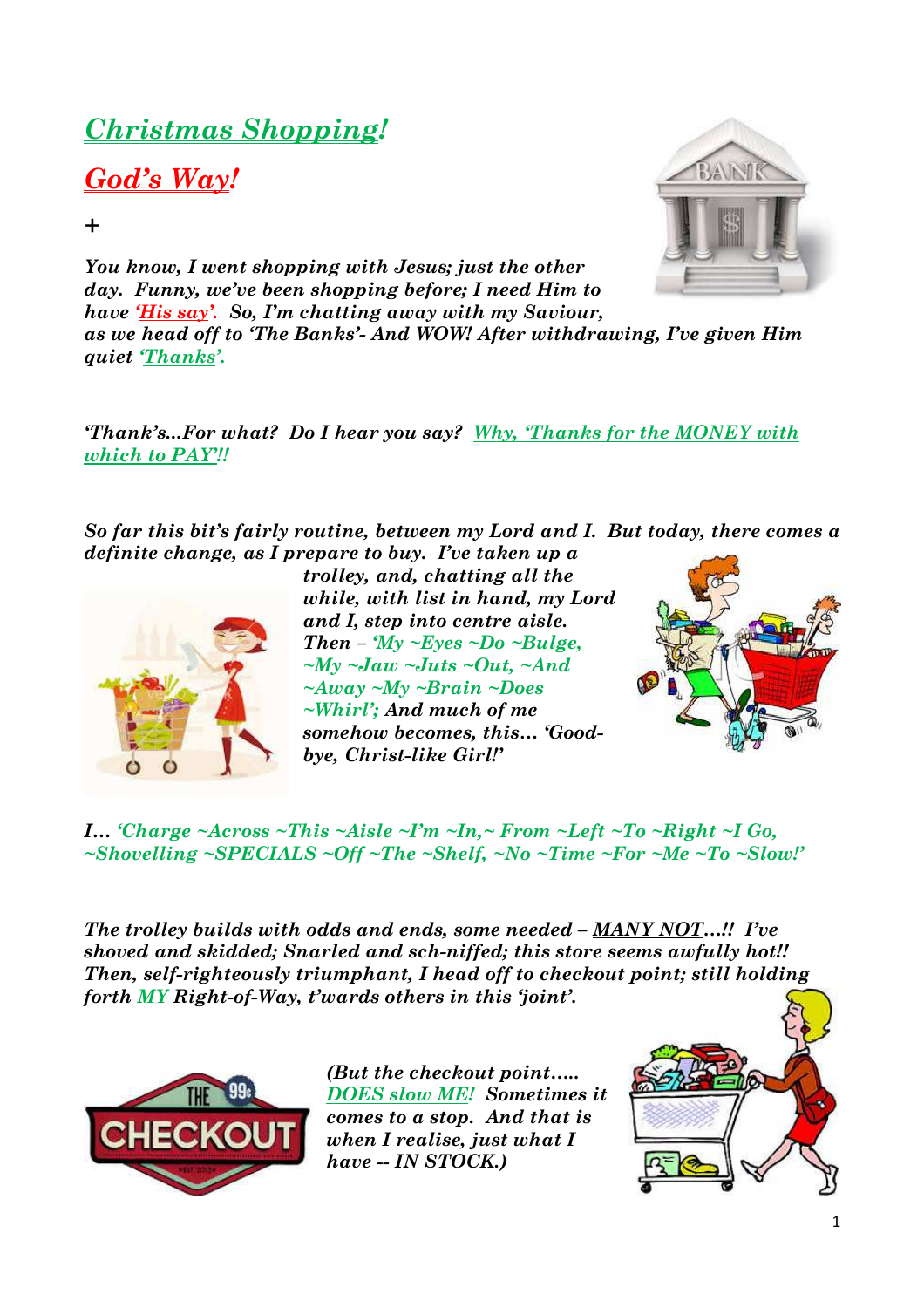

*And that is also when I hear – whispered lovingly low… "Hey, Child-of-Mine, remember? …You do reap what you sow!"* 



*Boy! Who the 'heck's'... said that* 

*to ME!? I glanced around the store. But, nobody looks me in the eyes; though a few could've happily 'swore'.* 

*"Hey, Child-of Mine, I'm here with you. Remember? You brought me along." "We started out with the 'same beat'; But now, we've parted song." "What happened inside of you, today, Child-of-Mine -- I ask?" "How come the pleasant beginning, became such a tear-about task?"* 



*Yep, I'd forgotten my -- Way-to-Shop 'best guide', was still tagging along. And …Yep, when I* 'really looked' I could see -- we *each -- had a different song. Mine was going – 'Me-Me-Me-Me, Me-Me-Me-Me, beep-beep'; … while His was going … 'S-L-O-W down my Child;* 



*S-L-O-W down, or you'll surely weep'. Weep about what? Do I hear you say? Well, I had -- NOT ENOUGH CASH -- with which to pay …??* 

*(See, I'd started out with list in hand and my 'special guide' with ME, but today I'd let my guard down, which 'Old Nick' did gleefully see.)* 



*–* 

*Still, I tried SO HARD to justify, MY loaded shopping cart, while all the while; my Lord stood by and focussed on my heart. I bluffed. I blustered. Groaned and moaned. I pouted and I cried. I tried to blame – "I'm human – that's what I am inside!"* 

*And all throughout this struggle I was inching closer to*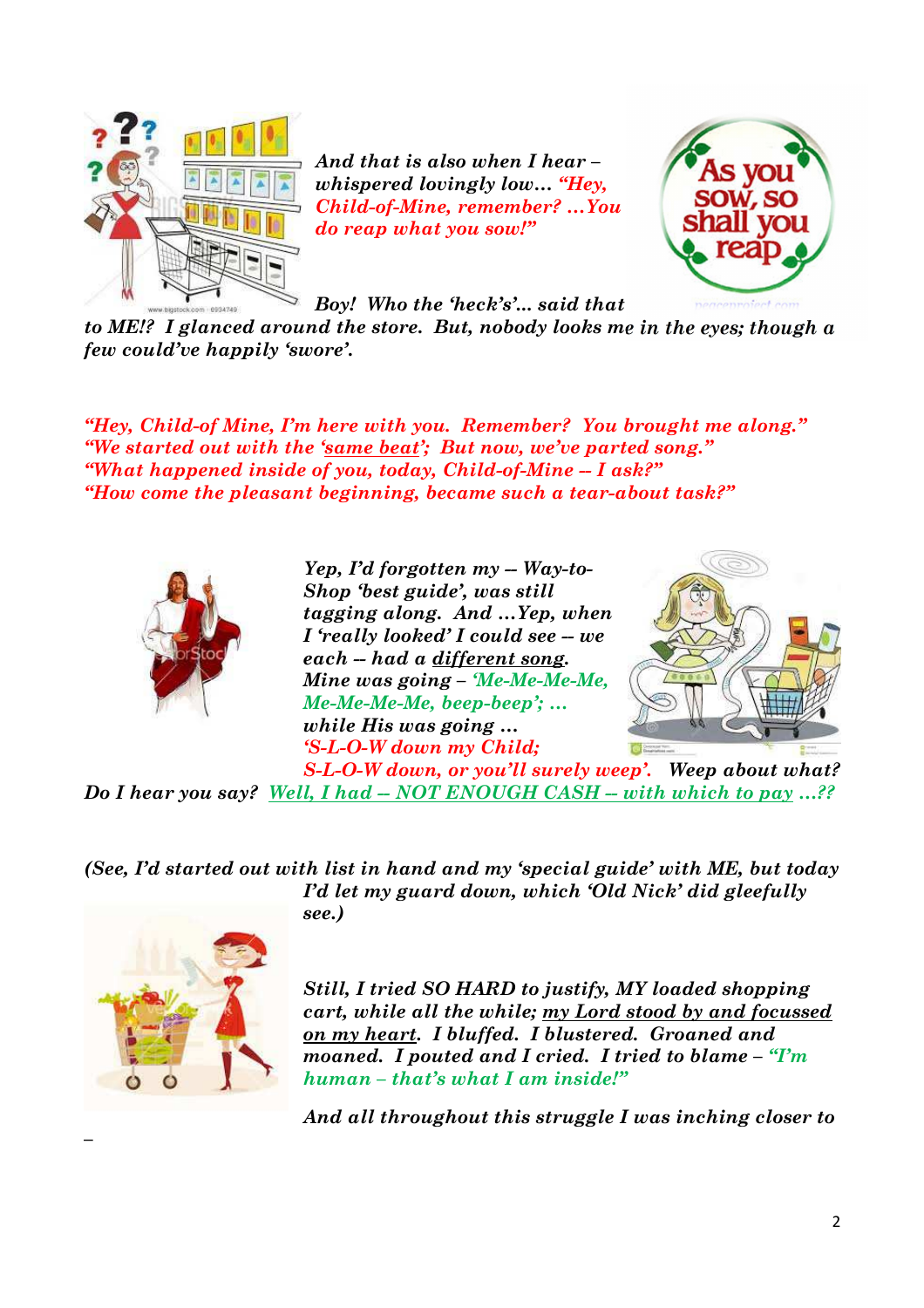

*blame it – TOO!* 

*'THAT ' ……..* 

*CHECKOUT POINT, which* 



*And something I'd been noticing – but NO WAY was I asking WHY?! Was - how quietly, and with a saddened look, my Lord, was still standing by. And HIS focus was NEVER distracted, as mine had been, today. And, His manner still plainly spoke to me – "I Love You -- All The Way!"* 

*Now, believe me, 'Humble Pie' has a bitter taste, you bet. But - bitter or not, this 'pride-filled ME' wasn't ready to give up yet. Man, talk about embarrassing, there's NO WAY I'll be 'fessing up'. It's NOT MY fault, I stubbornly thought, PRIDE continued to fill my cup.*

*stew?"* 



*"Come on, Lord. What's the big deal? Why put me in this* 

*"I didn't," He said. "But I'm sure if you look – the cause will be there, in YOU."* 

*Well, I pulled out of the line-up, and pushed my loaded cart; just a little out of the way - while I had me some 'heart-to-heart'. And what I found, I didn't like, but …* 



*I KNEW - what I had to DO!* 

*First, though, I sought my Saviour out; for - How else, was I gunna get through?* 

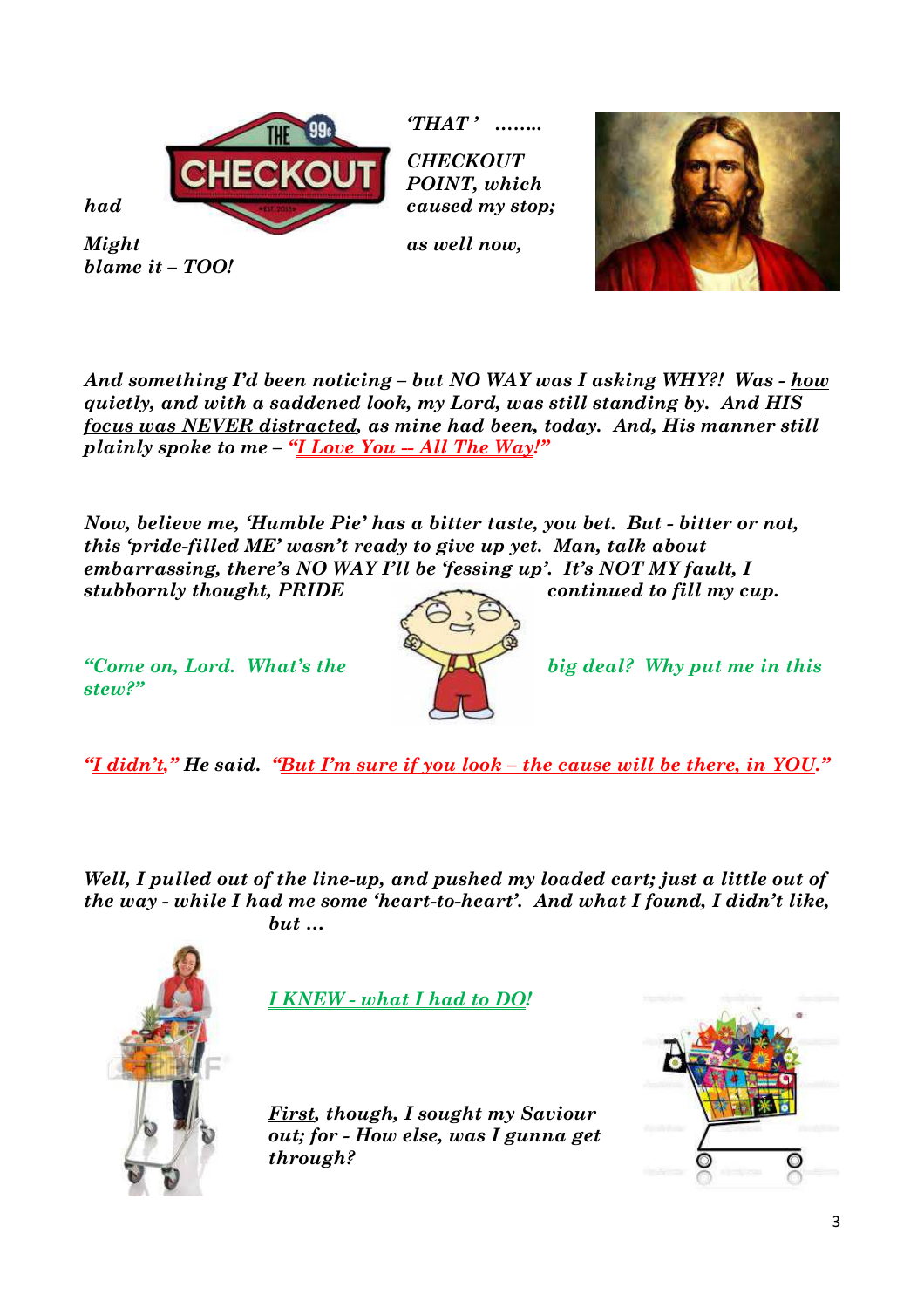

*Then off down the aisle again I went, keeping focus all on 'my guide'. THIS TIME – I KNEW - my Lord would be -- joy-filled - for His Christ-like Bride.* 

*Now, back to the checkout point – BEHOLD – there's nobody else in sight. Goods through; Paid up, and - Out the door, with 'my future' still looking bright.* 



*Looking bright? Do I hear you say? Yep – I was saved again today!*



*"You have just enough left for a cuppa. Try that café, just near that sign."* 

*And I bow my head, and silently …we join the cuppa-line. And whilst I'm standing, waiting, I reflect on my earlier – ME; and I feel so very thankful, that, only the Lord did see.* 

*(For it's something I don't want to share… It need not be made known.)* 



*So, I'm standing, congratulating myself – near back, on my 'pride-filled throne'.* 

*Again I hear my Saviour's voice –* 

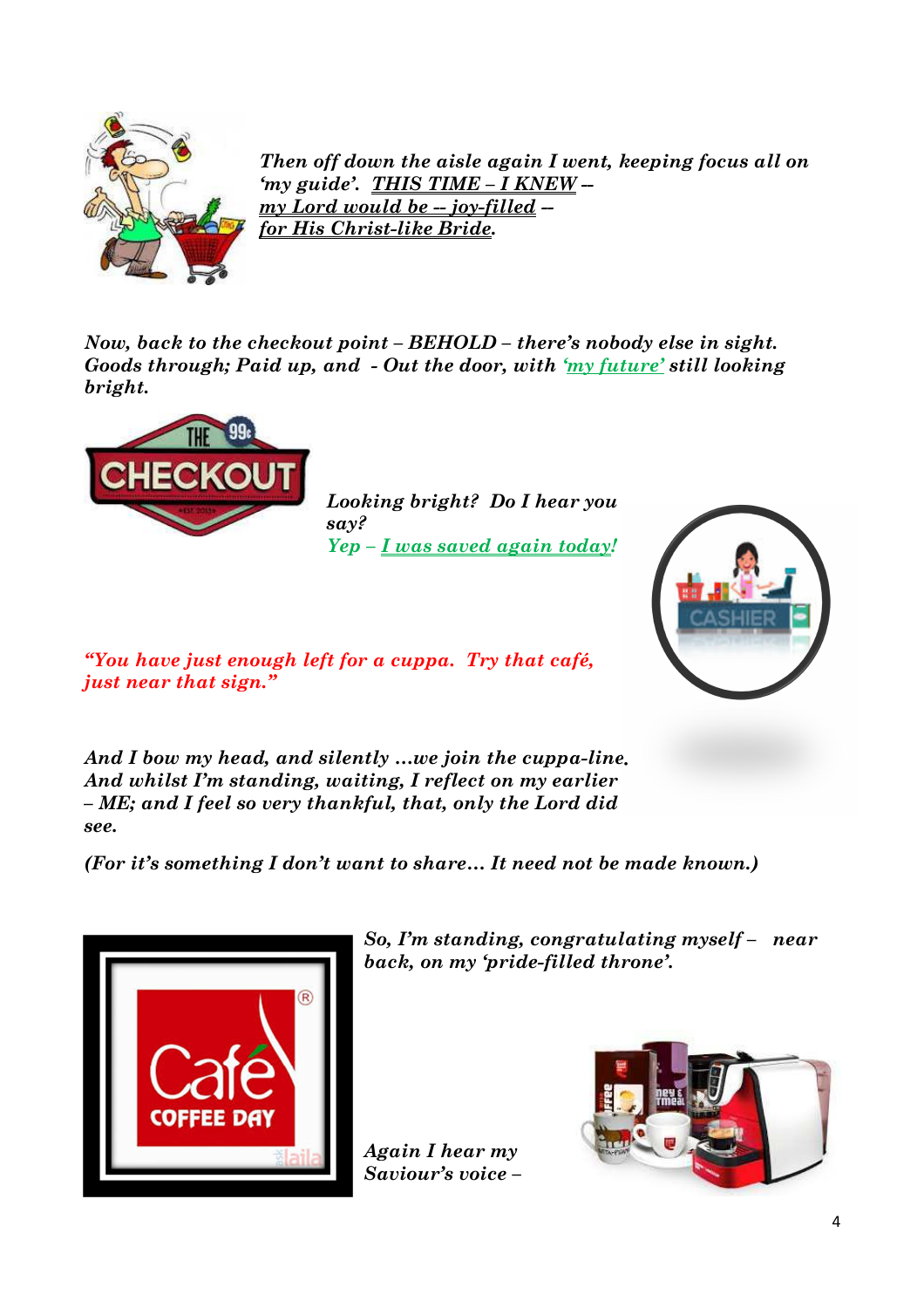*Say – "See that person over there?"* 

*"Believe Me, Child-of-Mine," He says, "Today's your day to share!"* 



*"Remember; there's always 'pay-up-time' …and you do reap, what you sow. And it's written quite plainly in My* 



*Word; for it's something ALL folk need* 

*Well, I cannot help but laugh out loud. Who cares if I start a rumour? For while my penalty I pay, its come, with - God's sense of humour. God's sense of humour? I hear you say?* 

> *Well, who else but God could 'FIX' my day?!*

> > *Amen!!*

*References: -* 

*(1Peter 3:13, 5:8; Proverbs 1:19, 23:21; Luke 18:11-12; Mark 7:22; Romans 8:37; 1Corinthians 15:57; Ephesians 3:17-19.)…all from Amplified Bible.* 

*1Pe 3:13 Now who is there to hurt you if you are zealous followers of that which is good?* 

*1Pe 5:8 Be well balanced (temperate, sober of mind), be vigilant and cautious at all times; for that enemy of yours, the devil, roams around like a lion roaring [in fierce hunger], seeking someone to seize upon and devour.* 

*Pro 1:19 So are the ways of everyone who is greedy of gain; such [greed for plunder] takes away the lives of its possessors.* 

*Pro 23:21 For the drunkard and the glutton shall come to poverty, and drowsiness shall clothe a man with rags.*